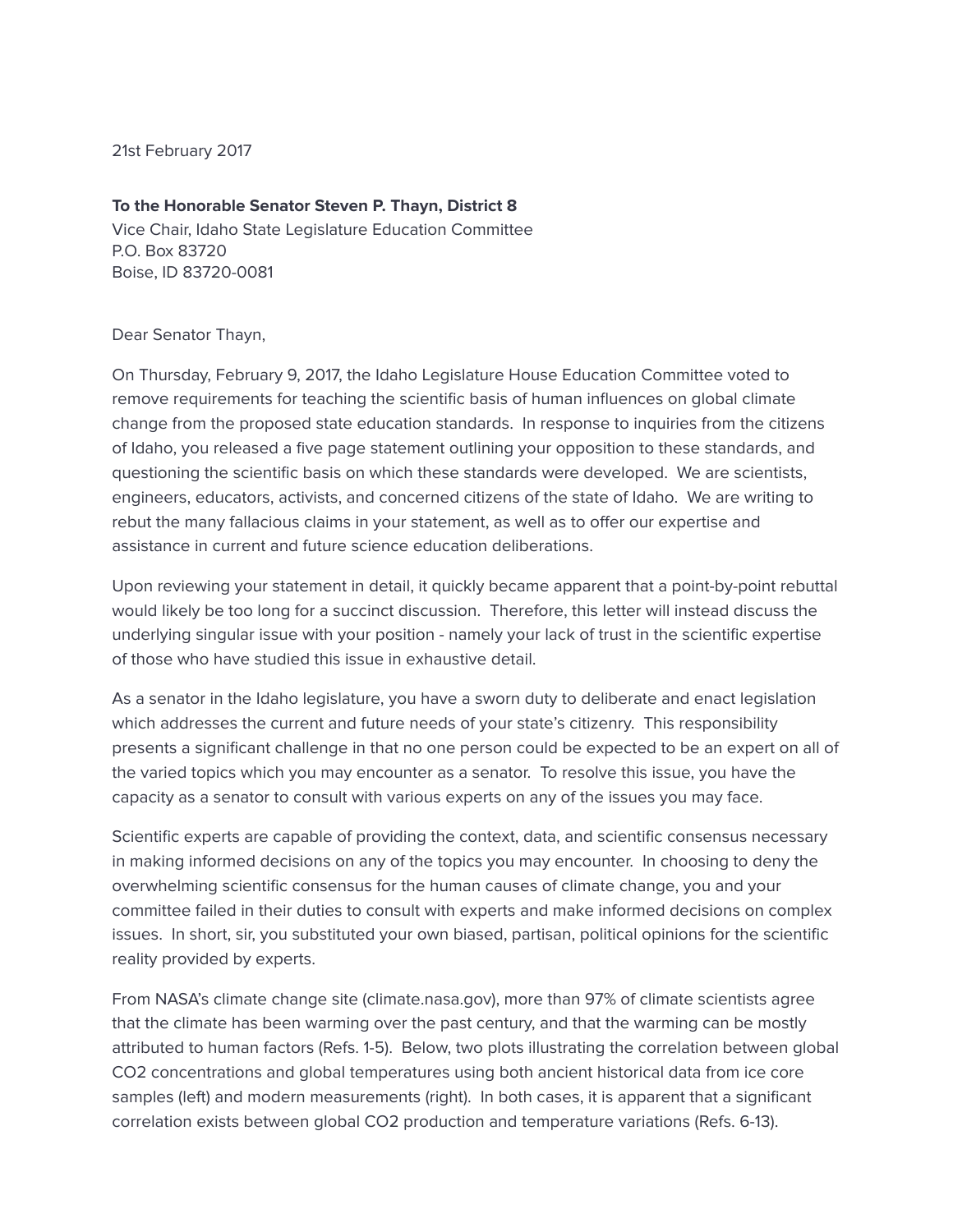

What should concern everyone, and you in particular as a legislator, is the steep and growing slope of the recent data. This data has been peer reviewed and is accepted as the scientific consensus. There is no disputing it. Our task now turns toward what to do about it. If we are to confront this challenge, we will need more scientists and engineers working on unique solutions. This is only possible if those future scientists are first provided a full accounting of the problems we face. By delegitimizing science which is inconvenient, a whole generation is robbed of the potential to understand and solve these complex issues.

We could go on in significantly more detail on any of a number of related topics. However, for the sake of brevity we will conclude with this - those of us in the scientific and engineering communities are working to solve these significant challenges. But we will not solve them alone. Future generations will have to pick up where our work ends. Please, for the sake of our children's future, reconsider the evidence and ask questions of those of us who are experts on this subject. Use your position as it was intended - to support a better, brighter future for the citizens your state and country.

Feel free to contact us with any questions on how we can cope with the changing climate.

Sincerely,

| <b>Name/Credentials</b>                                          | <b>Address</b>                             | <b>Phone/E-mail</b>                |
|------------------------------------------------------------------|--------------------------------------------|------------------------------------|
| John C. Kennedy, M.S., Ph.D.,<br>Mechanical & Aerospace Engineer | 1556 Windsor Dr.<br>Ammon, ID 83406        | jck1686@gmail.com                  |
| Rhiannon A. Fox, M.S.,<br><b>Environmental Science</b>           | 1863 Rainier St., Idaho<br>Falls, ID 83402 | rhi.fox@qmail.com,<br>540.808.3592 |
| S. Carter Fox, Ph.D., Research<br>Scientist, Idaho National Lab  | 1863 Rainer St., Idaho<br>Falls, ID 83402  | xofretrac@gmail.com                |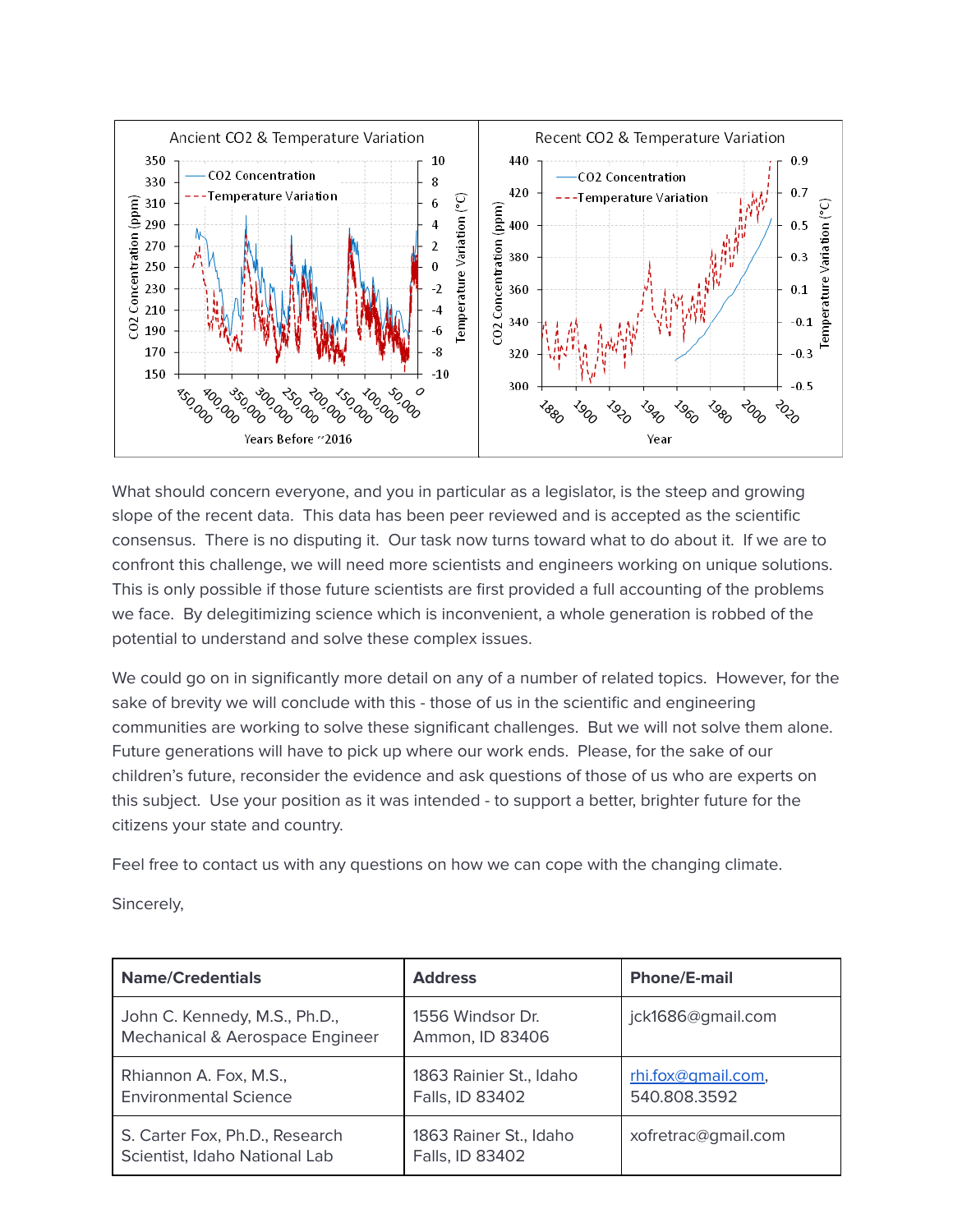| Alice Stevenson, retired teacher                                                                       | 1101 E 5250 S, Victor, ID<br>83455        | alicejeanstevenson@gmail.<br>com |
|--------------------------------------------------------------------------------------------------------|-------------------------------------------|----------------------------------|
| Rick Nansen, Wastewater Technician                                                                     | 902 E. 5000 S., Victor, ID                | rick@tetonwaterinc.com           |
| Laura Jackson                                                                                          | 2942 Eastgate Drive,<br><b>Boise ID</b>   | sljargo@msn.com                  |
| Frederick Johnson, retired<br>businessman                                                              | 1952 Gleneagle Dr.,<br>Tetonia, ID        | shearlings @gmail.com            |
| Susan Deemer, retired manager of<br>Idaho State Government office                                      | 3213 N 39th St<br>Boise, ID               | sedeemer@msn.com                 |
| <b>Pauline McIntosh</b>                                                                                | 5631 Cottonwood<br>Shadows, Victor, ID    | pauline@silverstar.com           |
| Jan Stuessi, former business owner                                                                     | 5099 Snowberry Lane<br>Victor, ID 83455   | janstuessi@silverstar.com        |
| Marilyn McAllister<br><b>BS Engineering, MS Exercise</b><br>Science                                    | 1116 S Vista Ave #364<br>Boise, ID 83705  | marilynmca@gmail.com             |
| Carolyn Swenson BS Environmental<br><b>Science Oregon State University</b>                             | 700 San Jose Way<br>Boise Idaho 83712     | iamcswen@gmail.com               |
| Kathleen Deidrick, Ph.D.<br>Neuropsychologist                                                          | 1264 E Shenandoah Dr.<br>Boise, ID 83712  | deidrickk@hotmail.com            |
| <b>Ed Wardwell</b><br>Retired Idaho geography educator                                                 | 13268 Dechambeau Way,<br>Boise, ID 83714  | edntucker@gmail.com              |
| Avery Shawler, BA Conservation<br><b>Biology Middlebury College</b><br>Conservation Planner in Ketchum | 150 Wood River Dr<br>Ketchum, ID 83340    | avery.shawler@gmail.com          |
| Anna Daley, MA Teaching English<br>Language Arts                                                       | 1412 N. 20th St.<br>Boise, ID 83702       | daleyanna@hotmail.com            |
| Crystal Rain<br><b>B.A. Environmental Studies</b>                                                      | 1326 W State St<br>Boise, ID 83702        | crystal.m.rain@gmail.com         |
| John Kaeding, Ph.D., Materials<br>Science                                                              | 1810 W Lemp St<br>Boise, ID 83702         | kaeding@gmail.com                |
| Sarah D. Haynes, Ph.D.<br><b>Medical Nuclear Physicist</b>                                             | 2947 S. Fox Troop Pl.<br>Eagle, ID 83616  | medicalphysics@mac.com           |
| Russell Train, BA English Williams<br>College                                                          | 450 Wood River Drive<br>Ketchum, ID 83340 | trainrussell@gmail.com           |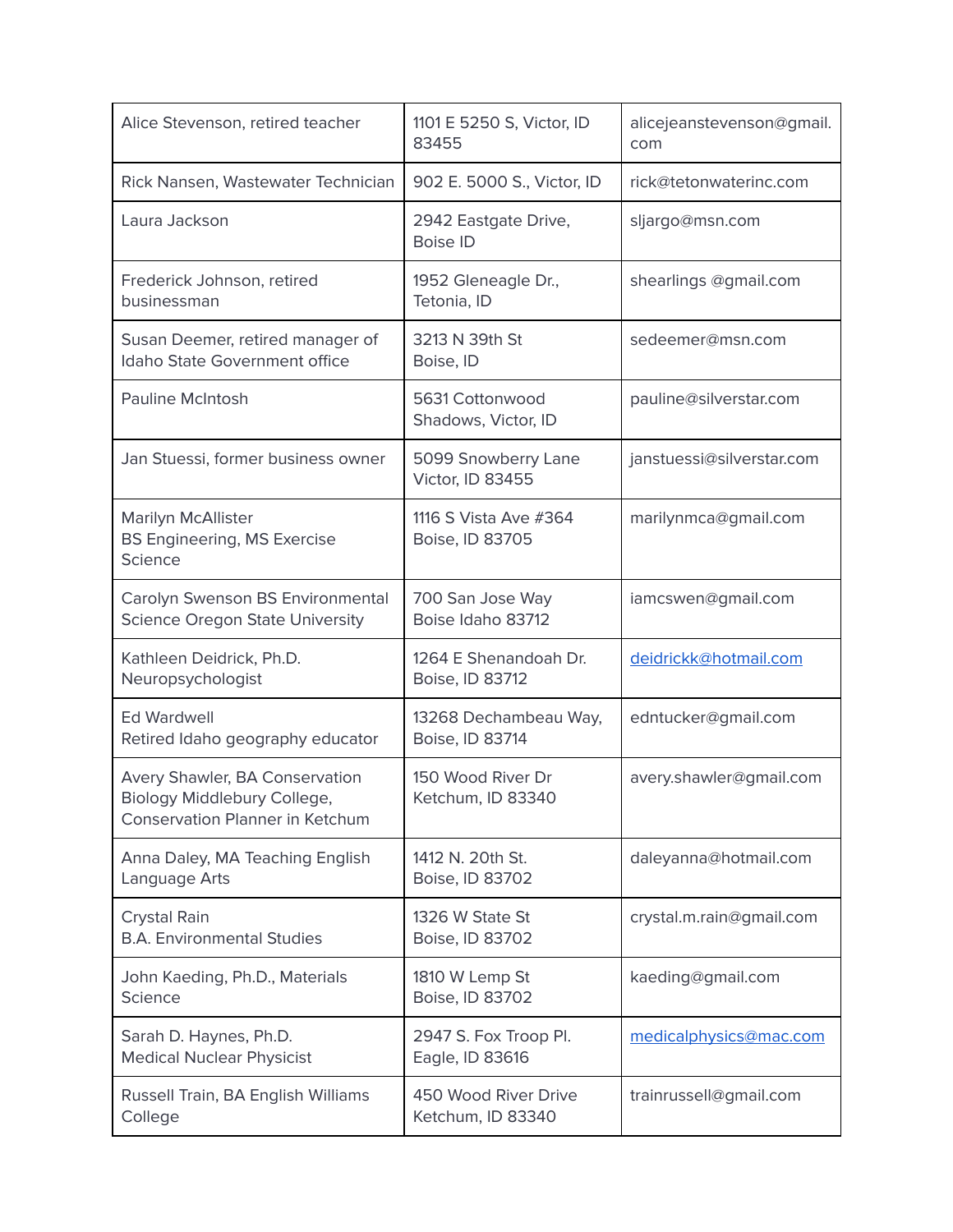| Leigh Ford, Idaho native,<br>mother, pre-med student                                                         | 1517 N 8th,<br>Boise, ID 83702                 | leigh4d1@gmail.com or<br>lford@snakeriveralliance.org |
|--------------------------------------------------------------------------------------------------------------|------------------------------------------------|-------------------------------------------------------|
| Sara Ihrie, BS Human<br><b>Dimensions in Natural</b><br>Resources, MS Environmental<br><b>Studies</b>        | 960 W Magic Rd #37,<br>West Magic, ID 83352    | saren.call@gmail.com                                  |
| Emily Cleveland, BA Geology<br><b>MS Natural Science Education</b><br>and Environment & Natural<br>Resources |                                                | emilycleveland6@gmail.com                             |
| Randi Walters, Ph.D.,<br>Geophysics                                                                          | 4200 N. Pennfield Pl.<br>Boise, ID 83713       | randijwalters@gmail.com                               |
| Melissa Young, Educator                                                                                      | Victor, ID                                     |                                                       |
| Molly Brown                                                                                                  | Teton County, ID                               |                                                       |
| Price Gilroy                                                                                                 | Victor, ID                                     |                                                       |
| Ann Schenk, Concerned<br>Citizen                                                                             | Ashton, ID                                     |                                                       |
| Dave Green, MMBA<br><b>Activist - Creative</b>                                                               | 1311 W. Heron St.<br>Boise, Idaho 83702        | dave@northend.org                                     |
| <b>Suellen Carman</b><br>Retired librarian and paralegal                                                     | 299 Mountainside Blvd.<br>Victor, ID 83455     | suellencarman@qmail.com                               |
| <b>Maureen Riegel</b>                                                                                        | Victor, ID                                     |                                                       |
| <b>Katrin Lepler</b>                                                                                         | 3770 Creekside Drive, Idaho<br>Falls, ID 83404 | nirtak@gmail.com                                      |
| Lisa Hecht, Electrical<br>Engineer                                                                           | 4920 E. Sagewood Drive,<br>Boise, Idaho 83716  | heartfeltsong@msn.com                                 |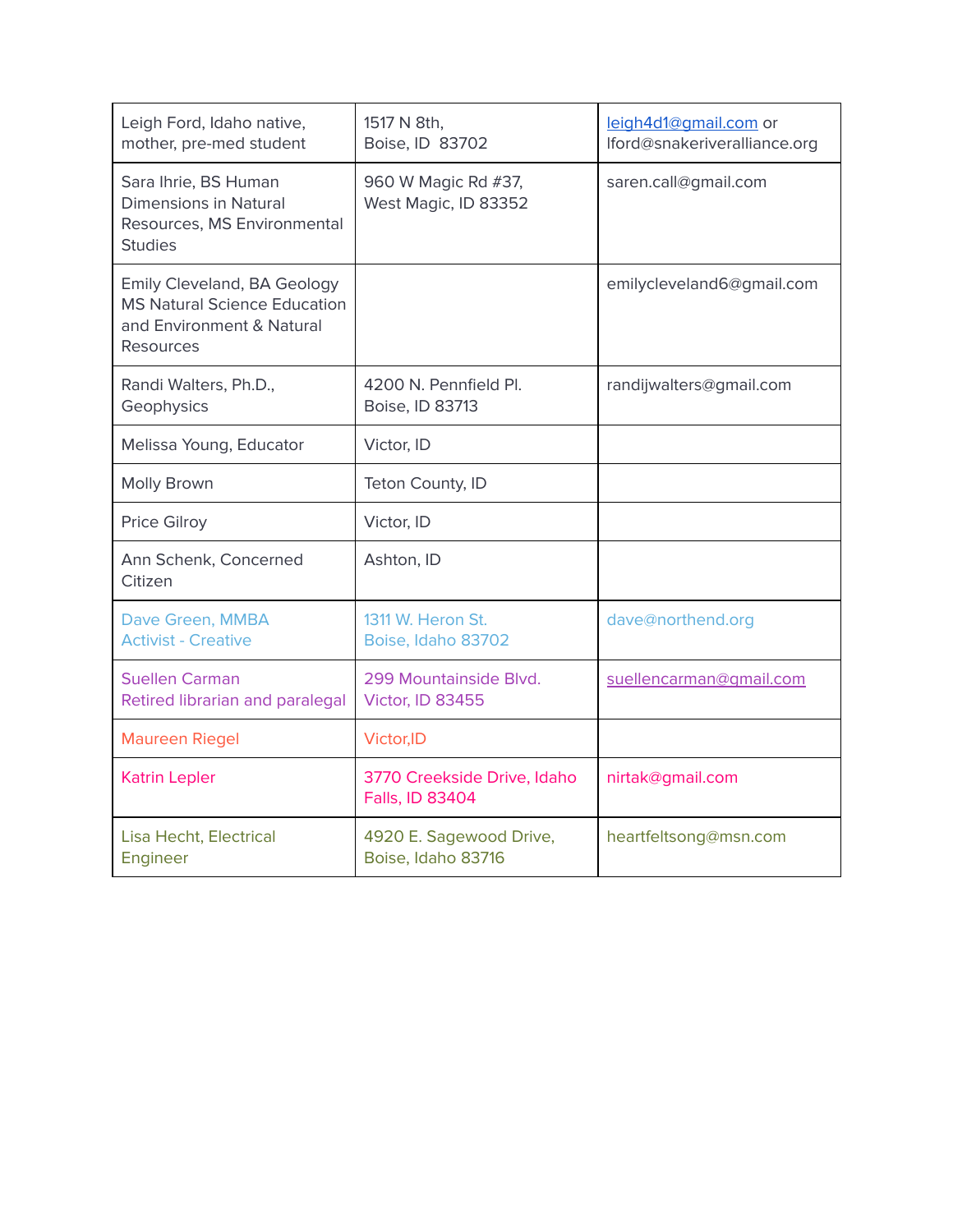#### References:

- 1. J. Cook, et al, "Consensus on consensus: a synthesis of consensus estimates on human-caused global warming," Environmental Research Letters Vol. 11 No. 4, (13 April 2016); DOI:10.1088/1748-9326/11/4/048002
- 2. J. Cook, et al, "Quantifying the consensus on anthropogenic global warming in the scientific literature," Environmental Research Letters Vol. 8 No. 2, (15 May 2013); DOI:10.1088/1748-9326/8/2/024024
- 3. W. R. L. Anderegg, "Expert Credibility in Climate Change," Proceedings of the National Academy of Sciences Vol. 107 No. 27, 12107-12109 (21 June 2010); DOI: 10.1073/pnas.1003187107.
- 4. P. T. Doran & M. K. Zimmerman, "Examining the Scientific Consensus on Climate Change," Eos Transactions American Geophysical Union Vol. 90 Issue 3 (2009), 22; DOI: 10.1029/2009EO030002.
- 5. N. Oreskes, "Beyond the Ivory Tower: The Scientific Consensus on Climate Change," Science Vol. 306 no. 5702, p. 1686 (3 December 2004); DOI: 10.1126/science.1103618.
- 6. J.M. Barnola, et al, Laboratoire de Glaciologie et de Geophysique de l'Environnement, 38402 Saint Martin d'Heres Cedex, France
- 7. N. I. Barkov, Arctic and Antarctic Research Institute, Beringa Street 38, St. Petersburg 199226, Russia
- 8. Jouzel, J., et al, 1987. Vostok ice core: a continuous isotope temperature record over the last climatic cycle (160,000 years). Nature 329:403-8.
- 9. Jouzel, J., et al, 1993. Extending the Vostok ice-core record of palaeoclimate to the penultimate glacial period. Nature 364:407-12.
- 10. Jouzel, J., et al, 1996. Climatic interpretation of the recently extended Vostok ice records. Climate Dynamics 12:513-521.
- 11. Petit, J.R., et al, 1999. Climate and atmospheric history of the past 420,000 years from the Vostok ice core, Antarctica. Nature 399: 429-436.
- 12. NOAA Mauna Loa Annual Average CO2 Record
- 13. NASA/GISS Global Land-Ocean Temperature Index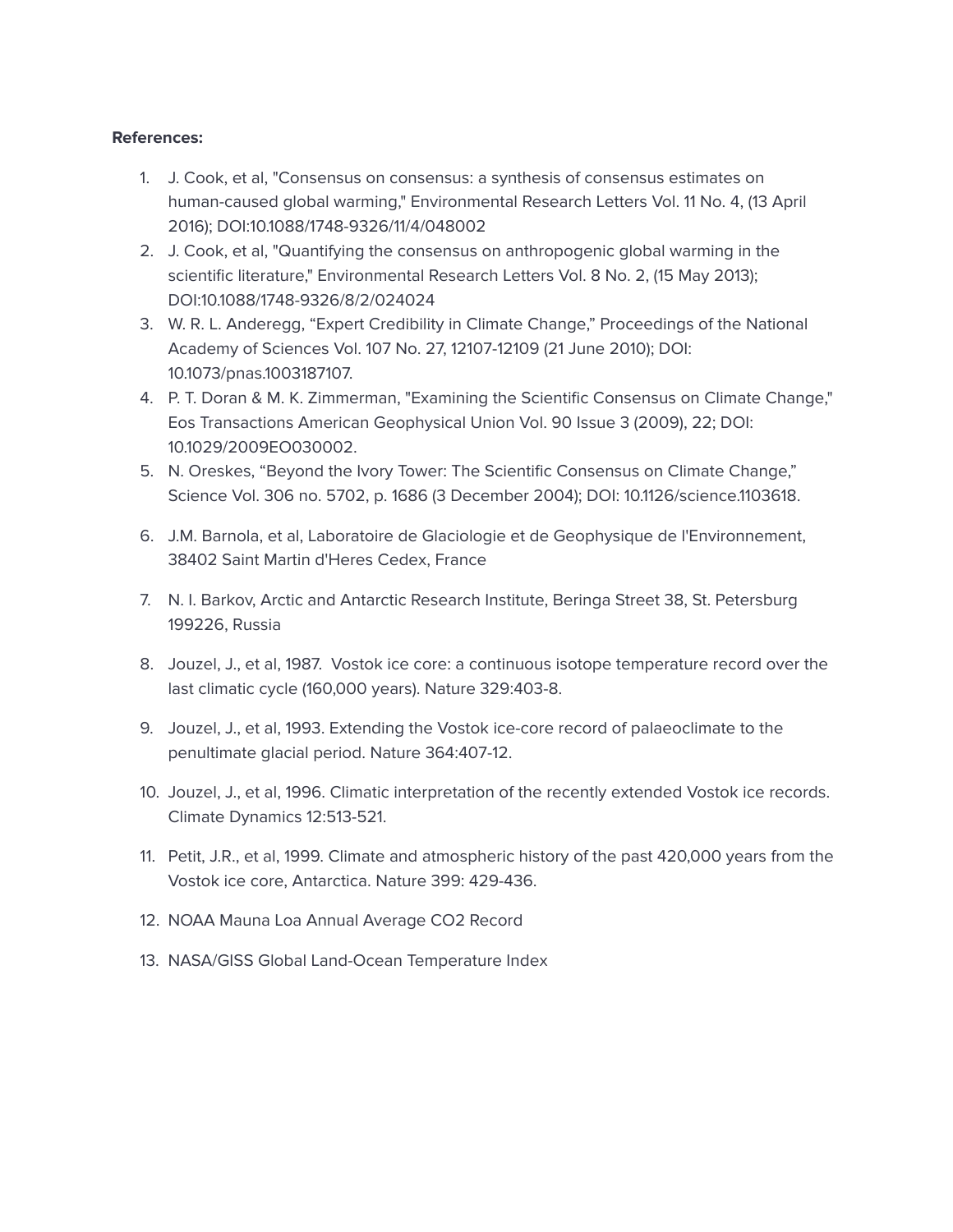### Attachment 1: Senator Thayn Response with Scientific Rebuttal

Problem with 5 of 375 Science Standards

By Senator Steven Thayn

There has been interest in the science standards being adopted by the Idaho legislature. I would like to thank the Idaho teachers for their work on this important task. However, of the 375 science standards being proposed, the House rejected 5. I would like to explain what this means and why I support the House action in rejecting these 5 standards. The 5 standards were rejected because they were political statements; not science standards that invite open inquiry.

**Response:** As will be shown in the responses to follow, there is no evidence presented here that the rejected standards are political statements. In many cases you have gone out of your way to unreasonably discredit and disregard science in order to make a more convenient claim of political bias.

In rejecting these standards, it does not mean that the topic of changing climate, global warming, human activity, or CO2 levels cannot be taught in school or the legislature does not think they should be taught in school. Rejecting these standards simply means that the legislature would like to see them rewritten and brought back to the 2018 session. The topic was not rejected, only the language as currently written.

**Response:** Idaho's students deserve to know the science regarding climate change. By rejecting the standards, you ensure that unequal education of the state's students occurs. Given the severe consequences resulting from the human causes of climate change, the state has a responsibility to ensure future generations are educated on the subject. That is the only way they will be prepared to help find solutions.

The modern global warming or climate change argument goes something like this: the earth has been warming over the last 100 years caused mostly by the increase in greenhouse gasses. The most prominent of these green house gasses is carbon dioxide or CO2. CO2 levels have increased from 286 ppm, at the beginning of the industrial revolution, to about 400 ppm today. The theory goes that if CO2 levels do not stabilize or are not reduced the earth will warm; ice caps will melt with devastating impact on the global environment.

**Response:** Generally, this statement is mostly correct. We would make a few observations though. First, while warming has been noticed most prominently over the past 100 years, it is important to go back about 250 years to the start of the industrial revolution. This helps to give a fuller idea of how the problem began. Second, we would note in the last sentence that the Earth is already warming and the ice caps are already melting. This isn't some far away, distant future problem. It's happening now. We must act now.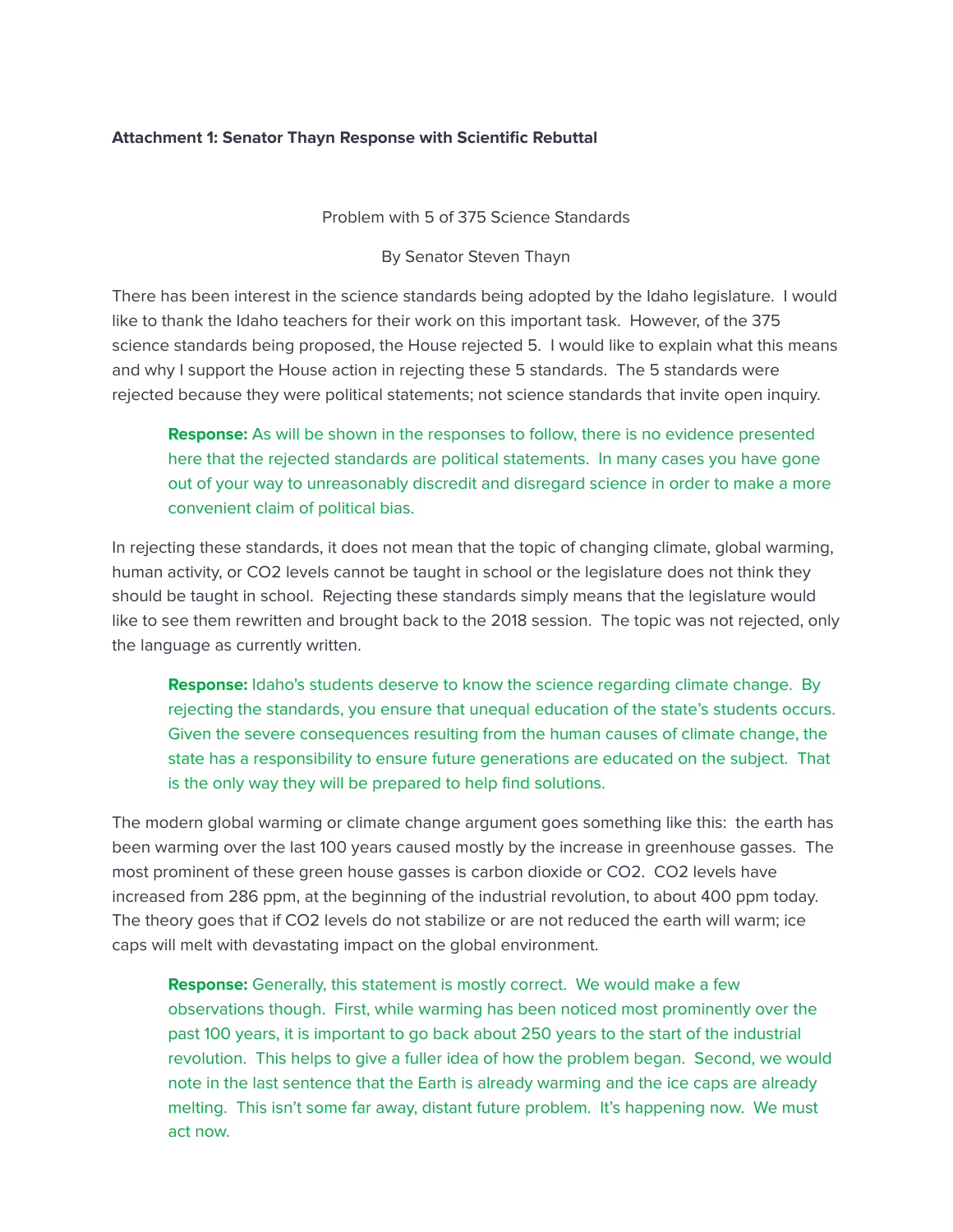Most of those that believe in global warming also believe that government must get involved to stop the increase in CO2 levels. According to this reasoning, it is more important to save the planet by reducing CO2 levels than anything else. CO2 production is a product of combustion of fossil fuels, wood, and other plant matter. CO2 is produced in a modern society through the production of energy using coal, natural gas, and other fossil fuels.

**Response:** The phrase, "believe in global warming," is a misleading characterization. This isn't religion. The theories of climate change have been developed based on rigorous scientific investigation. A more appropriate characterization would be, "accept the scientific consensus regarding global climate change."

Yes, you are correct that we believe the government should get involved. Government has a responsibility to protect this country for future generations. The Preamble to the United States Constitution reads:

"We the People of the United States, in Order to form a more perfect Union, establish Justice, insure domestic Tranquility, provide for the common defence, promote the general Welfare, and secure the Blessings of Liberty to ourselves and our Posterity, do ordain and establish this Constitution for the United States of America."

The key phrase here is, "... and our Posterity." We have an obligation to ensure the survival of this nation for future generations. Climate change is a threat to that survival. Therefore, the government, "of, for, and by the people," has an obligation to act.

Yes, we do believe it is more important to save the planet than anything else. If the planet dies, there really isn't much else left to save. Yes, CO2 is produced by modern society. But the great thing about modern society is that it keeps modernizing. Every day we develop new technologies that allow us to enjoy the benefits of modern society without the disastrous consequences of massive CO2 production. We know how to solve this problem.

Reduction of CO2 levels, freedom and limited government are on a collision course. If government is needed to control CO2 levels, and CO2 production is a function of energy production, then to reduce CO2 levels it stands to reason government must regulate how and to what extent energy can be produced and by whom.

**Response:** Your argument here is a non sequitur. It is a fallacy of logic to assume that we lose freedom by reducing CO2 levels, or that government should be so limited as to allow uncontrolled destruction of the environment.

The government is needed to control CO2 levels, however mass CO2 production is not a requirement for energy production in the modern era. Gen. 4+ nuclear power, wind, solar, fuel cell, and advanced battery technology are all strong areas of research and development, and are all capable of displacing the CO2 production which results from the burning of coal and natural gas for electricity. Over the coming half century, as battery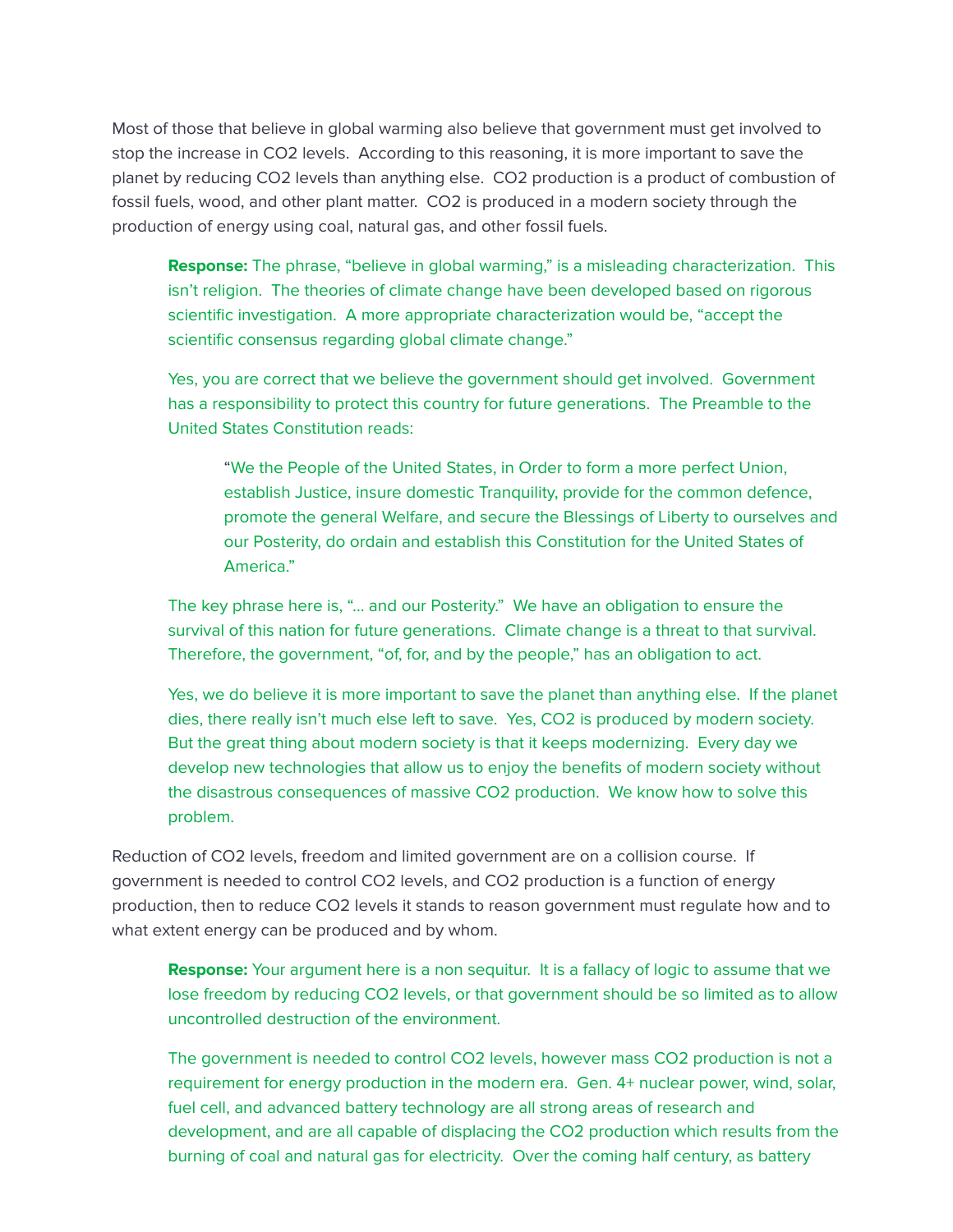and fuel cell technologies continue to advance, we will see wider adoption of carbon free transportation. All of these technologies are possible because a government chose not to be overly, "limited," and invested in the necessary research and development. Additionally, one could easily argue that consumer, corporations, and the free market have greater freedom of choice now due to the wider array of choices for energy production. Freedom is enhanced, not curtailed, when we support scientific discovery.

There are a few problems with the current global warming theories which the science standards do not include. First of all, 250 million years ago, during the age of the dinosaurs, CO2 levels were almost 5 times higher than they are today ( approximately 1,800 ppm rather than the 400 ppm today). From all accounts and theories, the earth supported life at 1,800 ppm. The earth did not self-destruct. In fact, it could be argued that one of the reasons that species disappeared during this time is because as plants and animals died they sequestered CO2 and reduced the overall level of CO2 to levels that did not support life as efficiently as previously. In fact, the burning of fossil fuels may be returning the earth to a previous state where it was more productive.

Response: We're not sure where you got this information. 250 million years ago, the Permian mass extinction occurred. Roughly 96% of marine species and 70% of land vertebrates were wiped out. The causes aren't entirely clear, but one of the leading hypotheses is a runaway greenhouse effect, precipitated by massive volcanic activity. The volcanic activity would have led to huge increases in atmospheric carbon and methane. It took the Earth more than 10 million years to recover.

Also, life today isn't adapted to the climate you describe. Much has changed over the past 250 million years. Humans only appeared approximately 5-7 million years ago.

CO2 is, after all, a plant food. Plants need CO2 to live. About 30 percent of the increase in agricultural production in the 20<sup>th</sup> century is due to the increase of CO2 which makes plants more efficient and requires less water. As CO2 levels rise, more areas of the planet will most likely increase in productivity supporting more life than before.

**Response:** Plants rely on more than CO2 to survive. It has been shown that the negative consequences of higher CO2 levels far outweigh any positive factors (See this article from Nature: [http://www.nature.com/articles/ncomms8148\)](http://www.nature.com/articles/ncomms8148). Effects on individual species are highly variable. Some invasive species perform very well under elevated CO2, while some important crop species perform much less well. Also, higher plant metabolism from increased CO2 would result in higher water consumption, not lower. This is further compounded by higher average temperatures which result in a faster rate of evaporation. As CO2 levels have continued to rise, more and more species are struggling to survive. To say that the planet would support more life as a result of higher CO2 is to deny the reality that is playing out before us right now.

One of the problems with the 5 rejected science standards is that they assumed that an increase in CO2 levels (changing climate) is always bad. This is a value judgment and not science. Science simply measures the data.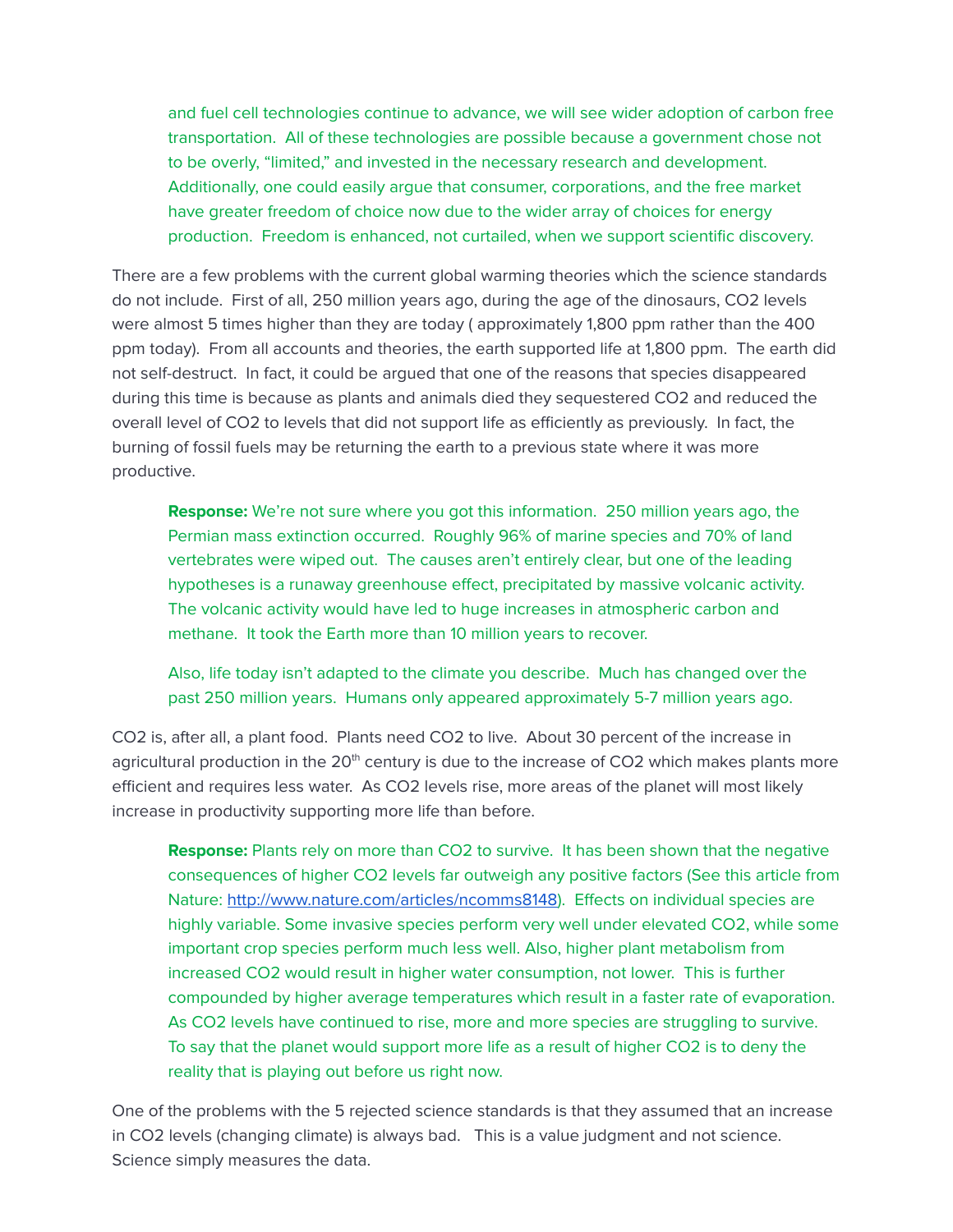Response: Science does not simply measure data. Science tests hypotheses and collects data to support or refute those hypotheses. This results in a conclusion based on the preponderance of evidence. Science is not just an information gathering endeavor; rather, it is an effort to understand the world around us. Anyone can collect data. Scientists seek to put that data into context and make educated conclusions as to what that data indicates.

The gross mischaracterization of the nature of science is troubling and, frankly, insulting to the scientific community. We encourage you to re-evaluate your fundamental understanding of science.

Let me list parts of 2 of the standards, and point out some of the phases I find objectionable.

1. ESS3-MS-5: "Ask questions to clarify evidence of factors that have caused the rise in global temperatures over the past century." Concern: Why just over the past century? Climate change has happened continuously over the entire history of the planet. Limiting it to the last 100 years limits inquiry and will lead to one conclusion. This is not science. **Response:** The majority of the temperature rise has occurred over the past century, and that is what the statement refers to. The factors contributing to that rise go back further (roughly 250 years to the start of the industrial revolution). The way the statement is phrased would encourage investigation of those more distant factors as they relate to the

100 year temperature rise.

2. Same standard: "Emphasis is on the major role that human activities play in causing the rise in global temperatures."

Concern: This gives the impression to the youth that man's activities are the main cause of changing climate when, in fact, that may or may not be the case. This, too, is a leading question and does not lead to true scientific inquiry. The conclusion is stated in the standard. A better standard would be: "Has global temperatures risen or fallen over the history of the world, what are some of the factors that has caused climate to change, and what if any impact has man had on climate change?"

**Response:** The overwhelming preponderance of scientific evidence says that man is primarily responsible for the rise in global temperatures. Given that students are human, it is appropriate for them to understand how human activities can impact the climate. Your restatement is far too broad and dismisses the fact that much of your line of questioning has already been answered. We shouldn't be afraid to share these answers with our children.

3. ESS3.C: "Typically as human populations and per-capital consumption of natural resources increase, so do the negative impacts on Earth unless the activities and technologies involved are engineered otherwise."

Concern: This standard at least has a little balance at the end of it. However, the first part of the standard assumes that human activity is negative. It does not give the impression or idea that human activity such as dam building, agriculture, or logging can improve the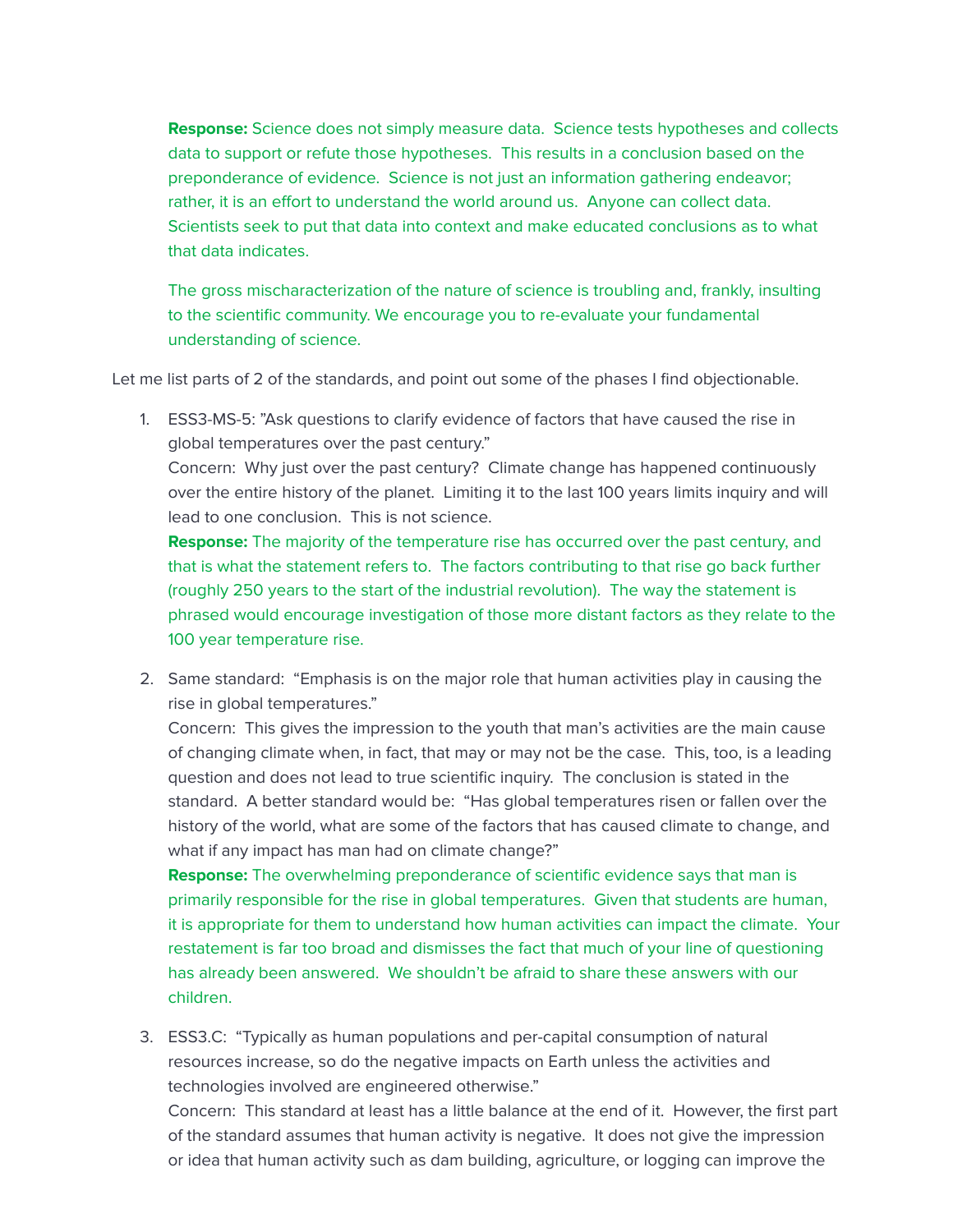planet. Man's activities can have a positive impact on the environment.

Response: You misunderstand the standard. It does not state that all human activity is negative. It states that in the context of per-capita consumption of resources by humans, there is a correlation to negative impacts on the Earth. This is, again, the accepted scientific consensus. The Earth can only support so much capacity as it pertains to natural resource consumption. The standard encourages understanding of the technological and engineering solutions to this issue. How do we minimize the negative consequences of human activity and reduce the utilization of natural resources while still maintaining the standard of living expected in modern society? This is an excellent question and one that should be presented in all science classrooms in the state.

4. Same standard: "Human activities (such as the release of greenhouse gases from the burning of fossil fuel combustion) are major factors in the current rise in Earth's mean surfaced temperatures."

Concern: This standard does not point out the value of increased CO2 or the benefit that it has to plant life or that CO2 levels were much higher in the past. Thus, it becomes a political statement much more akin to indoctrination in a particular creed or ideology than real scientific explanation.

Response: This is a fallacious argument. There is little to no benefit to increased CO2 production. In fact, the science shows that the negative consequences far outweigh the positive. We addressed this in detail earlier. You appear to be using your own unfounded, unscientific, partisan opinion in place of established science. That isn't your job as a senator.

The other standards have similar content. They all assume that man's impact is negative. All leave out important data points. All are political in nature. The legislature is not opposed to the study of changing climate; however all data needs to be understood; not selected data points. Climate change will have impacts on all of us. These five standards need to be rewritten so that they encourage scientific exploration and inquiry rather than quiding the students to a pre-conceived set of conclusions.

**Response:** Human activity has largely been negative with respect to the global climate. That is indisputable. In your arguments presented thus far, you have failed to provide any evidence for why the standards are inappropriate. Given that you don't even attempt to address the remaining standards, we can only assume that you have no credible defense of your opposition to them either.

Further thoughts on the topic:

Here are 12 statements taken from some of the emails I have received.

1. Scientific method is not tainted by beliefs or ideology. (Totally Agree) Response: You say you agree with this, and yet all of your arguments here have relied upon dismissing scientific data as "political," while substituting your own partisan ideology. In essence, your entire statement is a repudiation of the scientific method you claim to support.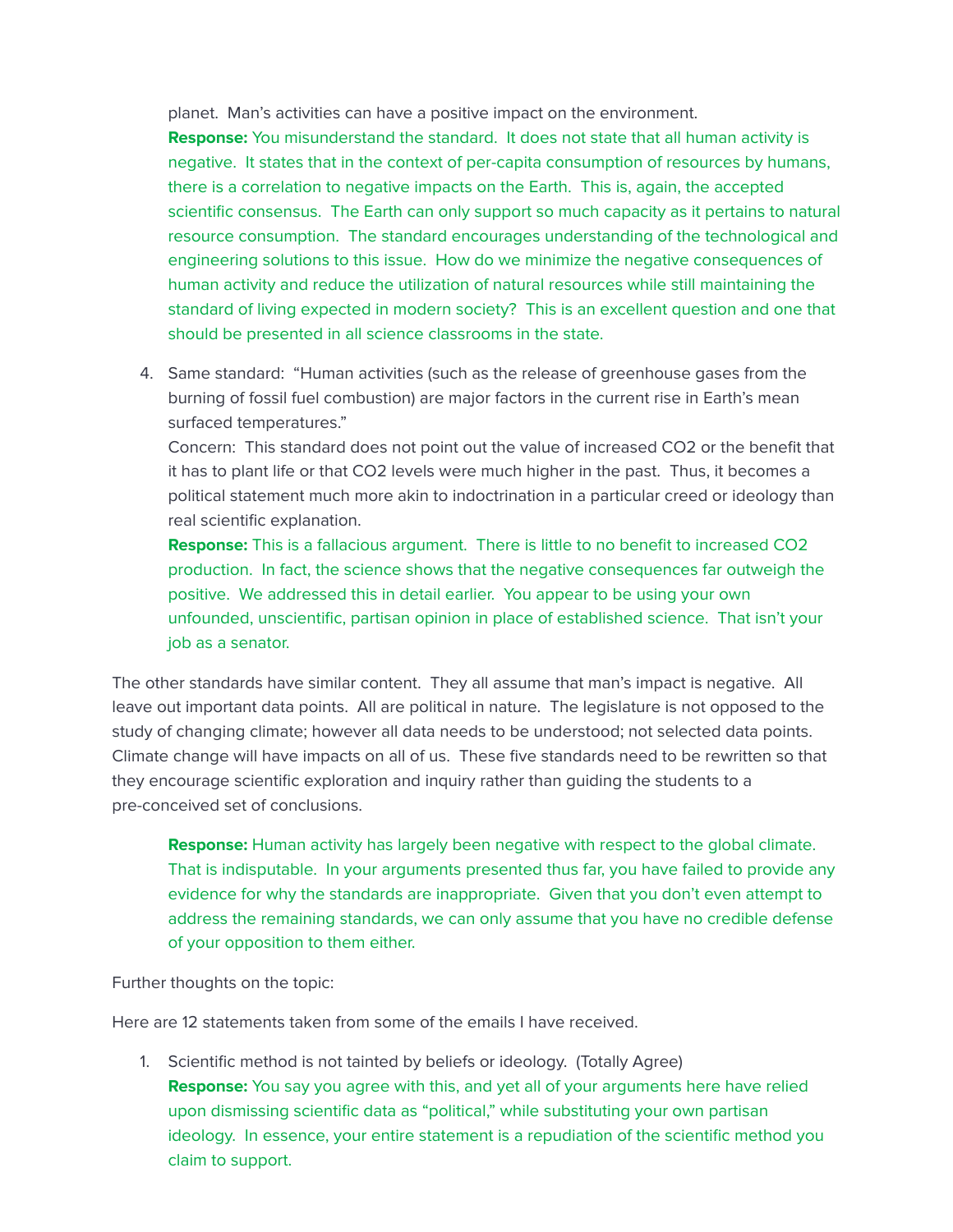- 2. Climate change research has been conducted since the early 19th century. Contemporary climate change research can be dated to the 1960's. The modern discipline has developed over the last 50+ years to the point where 97% of the global climatology community are convinced human activity is contributing significantly to climate warming. Many of their predictions are now being experienced globally, with tragic effect. (97% are convinced – this is not science – it is not a popularity contest.) **Response:** It is science. 97% of scientists have concluded that climate change is real and humans are largely responsible for it. If 97% of doctors told you that you have cancer, would your response be, "maybe I should listen to the other 3% instead"? We doubt it.
- 3. Climate change is the most significant challenge the human race has ever had to resolve. (Who says and what scientific proof for this faith-based assertion?) **Response:** This is a statement selectively chosen by you. While it is impossible to quantify the severity of the challenges we face, there's no denying that the climate change is definitely one of the most severe we've ever faced.
- 4. Young students' scientific knowledge is not advanced by catering to the whims, notions, beliefs, or ideologies of their parents. I would hope most parents would want their children to know more about the world around them than they do. If the knowledge imparted to our children does not surpass the knowledge of their parents, civilization does not advance. (Are you saying that parents that question global warming are stupid? Really!! This is a reason?)

**Response:** Well, we wouldn't use the word stupid - and neither did the person who emailed you. It's irresponsible of you to put words in their mouth. However, they are correct - most parents do want their children to know more about the world around them than they do. This isn't a controversial statement. The counter argument is that parents want their children to be dumber than they are, and we don't really think you believe that.

5. In my opinion, politicians by definition, are not qualified to evaluate the merits of scientific knowledge. The elimination of the five critical, and scientifically valid, sections of the proposed science standards is proof of my conjecture. (Scientific method is not tainted by beliefs or ideology. The belief that global warming is caused by CO2 and is harmful is a belief system. Harmful is not a scientific word.)

Response: You again dismiss a scientific argument as not being scientific. Harmful is most certainly a scientific word ("harmful dose of radiation," or "harmful amount of lead in Flint's pipes," or "harmful level of ultraviolet radiation from the sun.") You substituted your own political ideology in place of scientific conclusions. You have proven yourself incapable of making scientific judgments on behalf of your constituents, thus proving the commenter's point.

6. No reasonable person would place the unreasonable burden of evaluating science standards upon individuals whose vocation is not science. (At one time, reading of the Bible was prohibited to the common person. It took a person trained in religion to interpret God's word. Science is not different. It is about logic. Every person using logic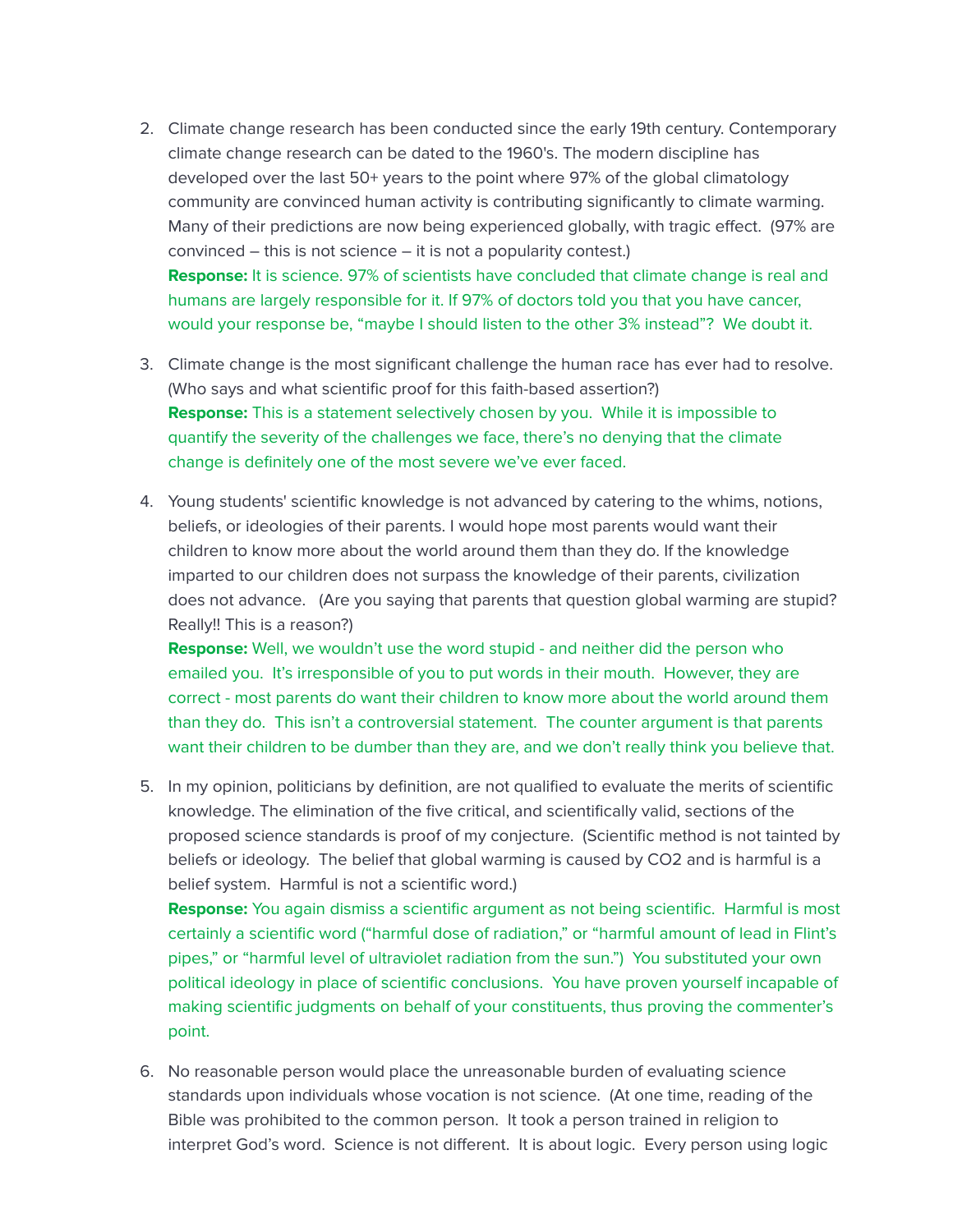can use the scientific method to interpret scientific data and arguments; that includes legislators.)

Response: It's ok to admit you don't know something. We, and certainly the voters who elected you, know that you are not an expert on everything. It's ok to ask experts for their input when determining these standards. The commenter wasn't attacking you, but giving you cover to ask for help. That's a good thing. You should take advantage of it.

7. Include the paragraphs taken out by the Representatives. It is vital that Idaho children learn the impact of humans on the earth that they will soon have to assume responsibility. (The same could be said about government, economy, respect, love, and a whole host of traits necessary for human survival that the youth will need to understand. Why has the writer chosen global warming as the most important? This seems to be a value judgment found in faith-based belief systems; not science.)

**Response:** They chose to write about it because that's what you are debating at the moment. You are actually correct, children should have a good understanding of government, economy, respect, love, AND science. Your argument here seems to support the teaching of climate change. It's a welcome change from the rest of your response and gives me hope you may eventually come around to reality.

8. Climate change is not political. It is happening. The fossil fuel industries, even though they know better, have convinced some politicians that it is political. Please think of our state's future. (This statement believes that CO2 production is destroying the planet. I don't see the proof of this. This fear is based upon computer models with manmade assumptions.)

Response: CO2 production is harmful to the planet. If you don't see that, it's because you've chosen not to. This kind of willful ignorance is unbecoming of an elected official.

9. I am deeply disheartened to learn that Idaho's updated curriculum standards have been edited to remove wording that connects climate change to human activity. The resulting standards fail to acknowledge what has been uniformly accepted among scientists on the basis of exhaustive and ongoing research. I am frankly embarrassed to live in a state with such backward disregard for the facts that a majority of all Americans now accept as true. (Science is not about what the majority wants or thinks.) Response: Science is about consensus. The vast majority of scientists (97%) agree that

the planet is warming and humans are responsible. Your contention is that we should ignore the 97% who agree on the human causes of climate change and instead give voice to the less than 3% who disagree. That's absurd.

10. Time is short: what we most need is an educated citizenry with the integrity to own up to its role in these problems. With knowledge of our power to transform the planet, we can modify our behavior to minimize the damage that is already well underway. Without it, we risk irreversible alteration to the natural systems on which we depend. (Who says that the current climate of the planet is the best? Who is to say that the future with more CO2 will not be better? Who says it is irreversible? Where is the proof?)

**Response:** The species on this planet have adapted over the course of millions of years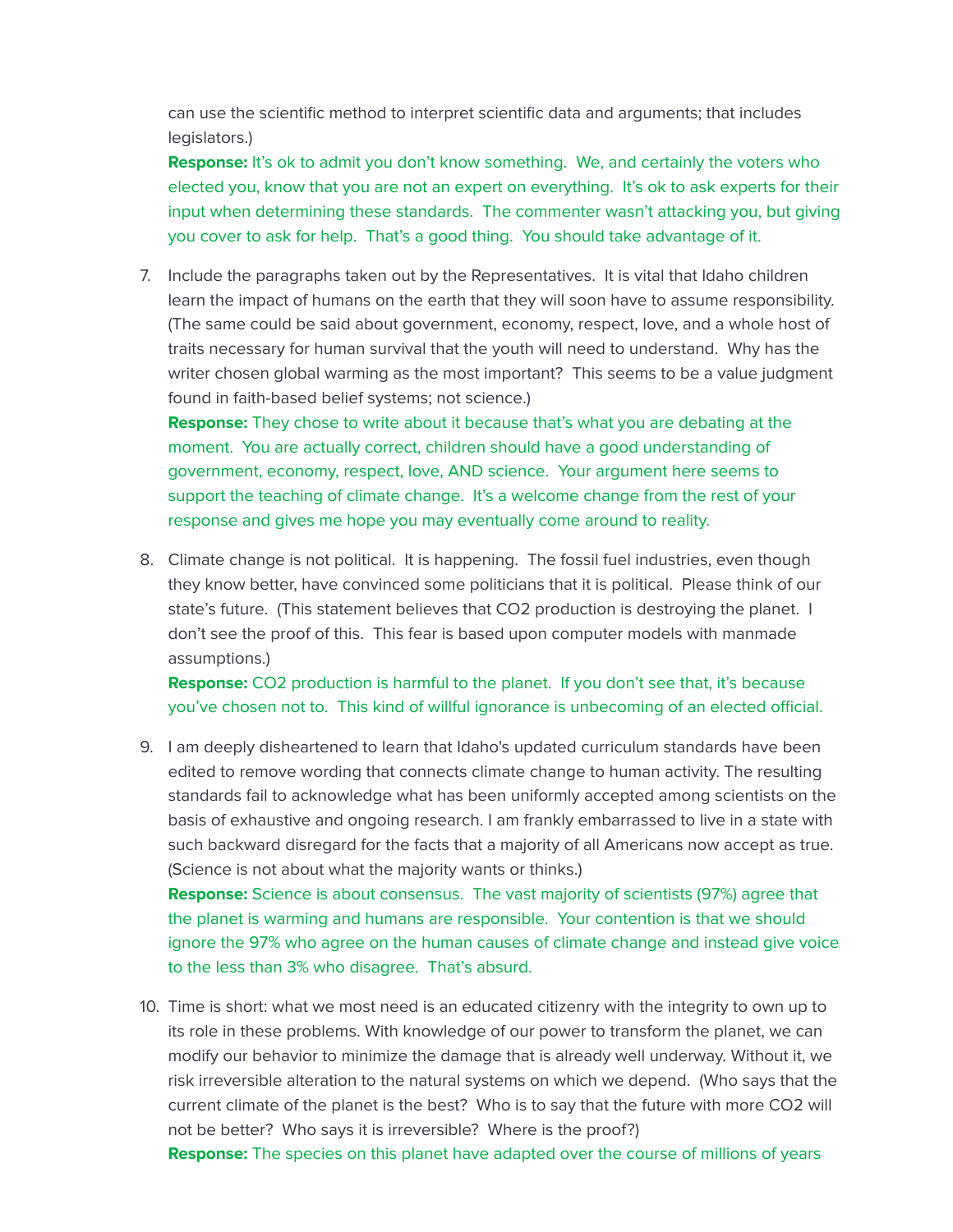to survive in the current climate. Evolution is incapable of acting on the short time scale that climate change is happening in. Again, if you don't see these facts, it's because you've chosen to ignore them.

11. Do your job on behalf of all our students and the rest of our citizens, not just a few narrow-minded, ill-informed, religious zealots. It's ridiculous to think that 500 years after Columbus proved zealots of his time wrong about the earth being flat, we're still falling prey to those who refuse to believe what their eyes, ears and brains tell them. (Once again, the use of ridicule rather than logic and reason. I find those that mock and ridicule typically have weak logical arguments.)

**Response:** Once again, this is a statement cherry picked by you. But the commenter has a point. Denial of climate change, in the face of overwhelming evidence, is akin to asserting that the Earth is flat. The argument over the existence of human caused climate change is over. Our attention should instead be on what to do about it.

12. I just read that an Idaho House panel has approved new K-12 science standards, after striking key references to climate change caused by human behavior. I'm appalled that Republicans on the House Education Committee are still sticking their heads in the sand, when 97% of scientists worldwide agree that climate change can be attributed to human actions such as burning of fossil fuels. Climate change deniers cling to the mistaken theory that natural fluctuations in climate are solely to blame. This does not explain the increasing acidification of the world's oceans, which already has killed 80% of coral reefs - crucial nurseries for a wide range of marine organisms. Fisheries all over the world are collapsing, taking away the livelihood of millions of people. If nothing is done now to curb climate change, widespread starvation and unprecedented waves of climate refugees will result. (Being shocked does not constitute an argument.) **Response:** They provided an argument. They are shocked that you would ignore it and the evidence behind it - as are we.

Is the teacher going to point out that 250 million years ago CO2 levels were up to 5 times higher than they are today? What was the impact on the earth when CO2 levels were higher? If in fact CO2 levels were higher 250 million years ago, it stands to reason that when dinosaurs and decaying plant matter died they locked up CO2 and put the world into a CO2 depleted state. The burning of fossil fuels is, very likely, returning the planet to an earlier condition which may be better than our current environmental state.

#### <http://www.livescience.com/44330-jurassic-dinosaur-carbon-dioxide.html>

**Response:** Again, we already covered this. 250 million years ago there was a mass extinction. The life that existed before, during, and after it evolved to survive that climate. The current species on the planet are not evolved to tolerate that climate.

ESS2.D: talks about models that predict future climate changes. It says: "The outcomes predicted by global climate models strongly depends upon the amounts of human-generated gases added to the atmosphere each year and by the ways in which these gases are absorbed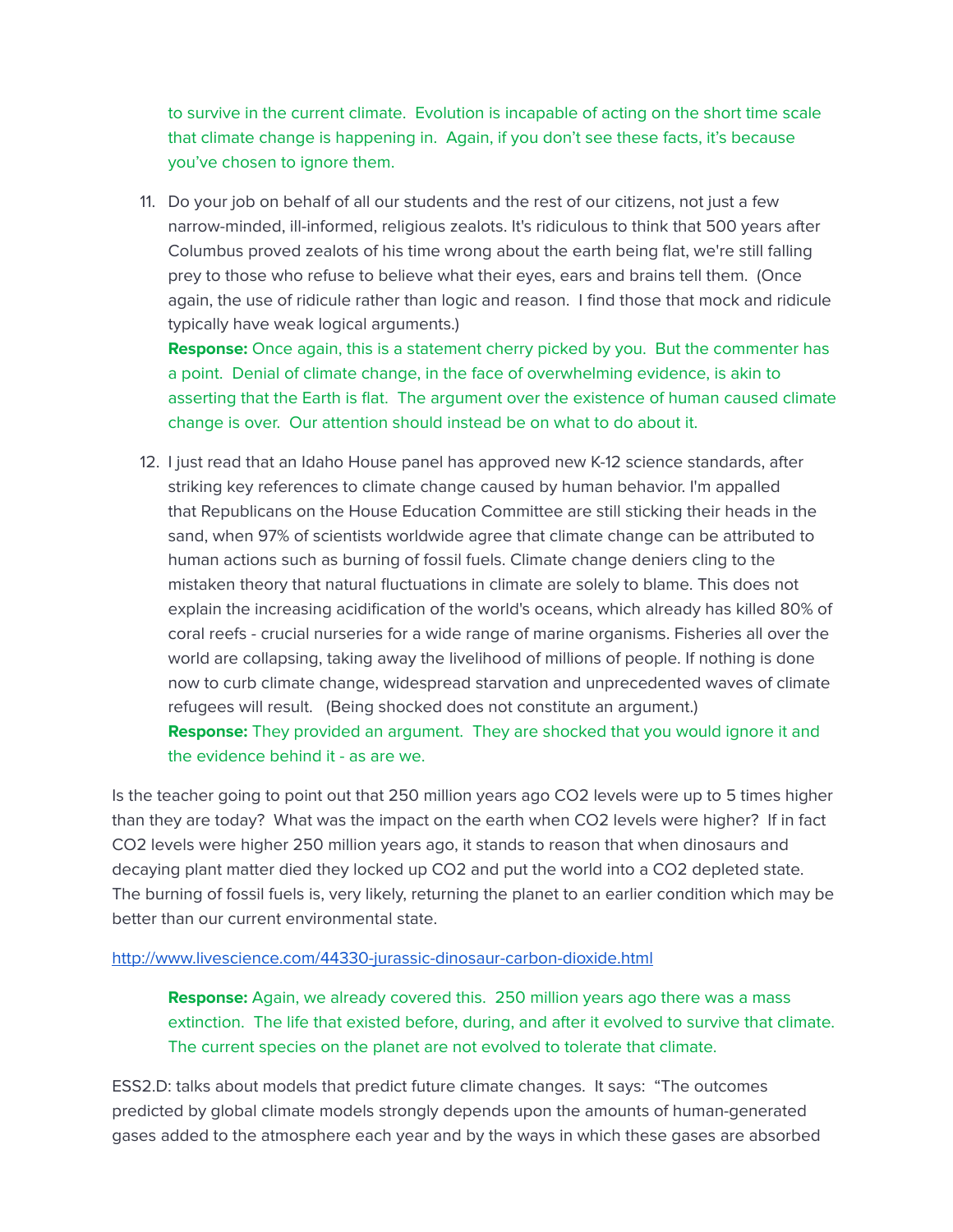by the ocean and biosphere." It does not say that models can be wrong. This is most obvious conclusion of the standards and its most glaring defect.

Response: Yes, models can be wrong. Anyone who has watched a weather forecast knows that. But they are quite often right. And, in keeping with the scientific method, the models are based on the best available data. You seem to imply it's a 50/50 proposition, as if scientists are taking a blind guess. We can tell you they aren't just guessing. They are making informed conclusions based on available data. That's the nature of science.

Models are not science. They are predictions. They are based upon assumptions that may or may not be correct. Many of these predications are political in nature. A more scientific position would be to understand the assumptions upon which these computer models are based so that students can make their own predictions.

Response: Models most certainly are science. As someone who generates models for a living, I can assure you that a deep understanding of physics and natural laws are necessary to generate accurate models. As we learn more, the models improve. The only thing that is political in nature here is your disregarding of science.

LS4.D: Biodiversity and Humans – this standard says: "But human activity is also having adverse impacts on biodiversity through overpopulation, overexploitation, habitat destruction, pollution, introduction of invasive species and climate change."

## Response: Yes, this is true.

There is a total lack of perspective in this standard. It gives the implication that all human activity is negative, that the industrial revolution (energized through fossil fuels) was harmful to mankind, and that the future must include limitation of human activity, especially the generation and use of energy. The political question becomes how will government limit human activity? This becomes a moral question between those who value individual freedom and those that say we must act to save mankind.

Response: Where does it say ALL human activity is negative? It doesn't. Again, you've substituted your own bias for the actual text. Of course there are positive benefits from the industrial revolution. However, we didn't stop there. We now have a capacity we didn't have even 20 years ago - to build a cleaner, lower carbon energy infrastructure which will begin curtailing the adverse effects of climate change. Individual freedom doesn't mean anything if the individual can't survive in the climate.

Many young people reading this standard will conclude not to have children, to oppose the development of the fossil fuel industry, and believe that any human activity is harmful to the planet. Human activity is not inherently good or bad. It just is. The problem with this standard and the other standards that were rejected is that they only gives one set of facts that promote a certain outcome, and have become political in nature and not scientic.

**Response:** You've read way too far into this. The standard seeks to educate children on the negative consequences of past human action so they can learn from past experience.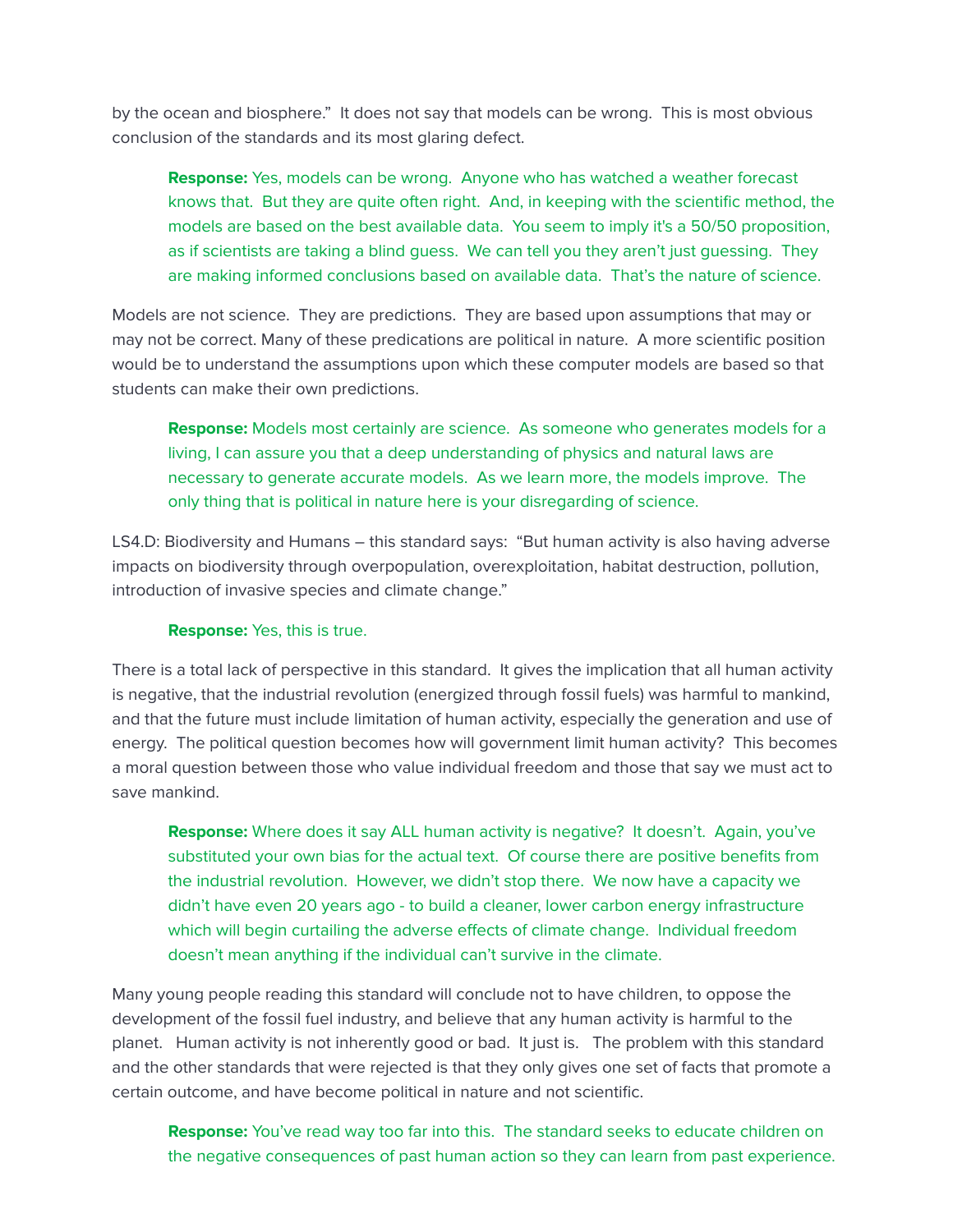## Also, there is only one set of facts. That's why they are facts. There are no "alternative facts," regardless of what Kellyanne says.

The legislature should reject these science standards because they are not science. They are opinion. They are leading questions and don't promote wide understanding of the topic of climate change and its ramifications.

# **Response:** They are science. Your rhetoric is political and detached from reality. Your dismissal of these standards is what prevents an understanding of the topic.

For example, if global temperatures rise and the ice sheet over Greenland melts, what is the net impact on humanity and our environment? Yes, low lying lands area could flood, how many square miles? How many square miles of land in Greenland, Australia, Africa, and the high mountain deserts in the American west will become more fertile? Is it a net loss or a net gain? This is what science would tell us.

Response: Science has answered these questions. NOAA has a great tool for visualizing the impact of sea level rise. As stated previously, the negative consequences far outweigh any potential benefit of higher CO2 concentration. It is most assuredly a net loss for the future of humanity.

Many of those who wish to talk about climate change seem to believe that the current state of the global environment is the ideal and must it must be kept in the exact spot that it is now: no increase in CO2, no increase in temperature, no change in ocean level, and so forth. Who is to say that the present is the ideal?

**Response:** Scientists are the ones to say it is ideal. Again, humans and the other species on this planet evolved to survive in a certain climate. Changing that climate at a faster pace than evolution will result in massive negative consequences, including extinctions of many species.

It seems to be an arrogant position to believe that the current state of the environment is ideal and should stay the same. I personally believe that CO2 levels should rise. But, this is a belief. What does science say? Will it be beneficial or harmful? How is beneficial or harmful decided? Who says the planet and all of mankind will perish if we don't act? These are political statements. These are ideological statements. These are faith-based statements that have not place in science or the science standards.

**Response:** Your personal belief has no merit, no basis in science, and no place in discourse on climate change. Science says climate change would be harmful. Harmful is decided by a number of factors - mass extinctions being a pretty big one. The planet, as a rock in space, will survive. The species on it may not. These are in no way faith based statements. That's an absurd characterization.

Finally, the link below is to an article that suggests that NOAA has fudged on the temperature data to show warming when there was none.